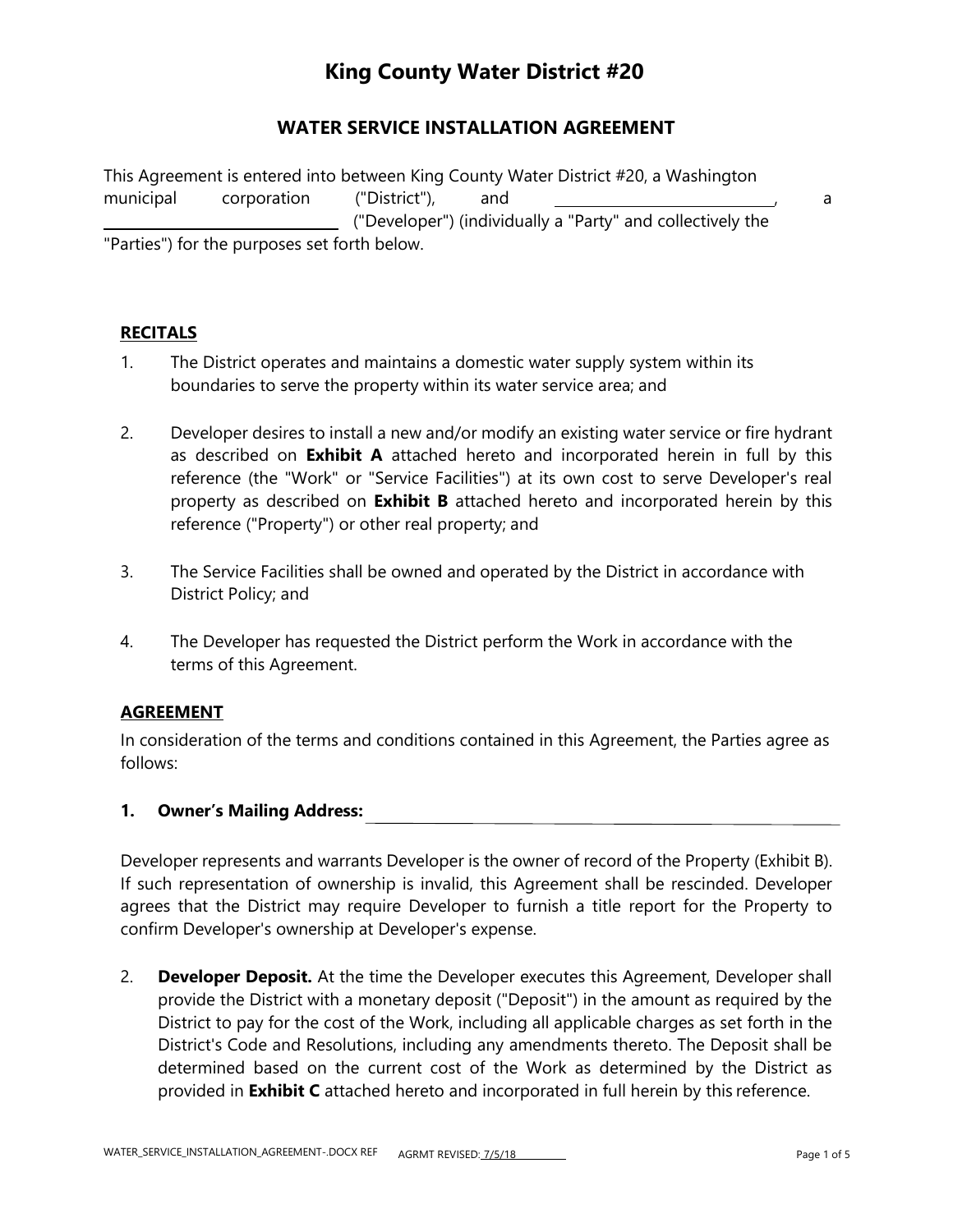## **WATER SERVICE INSTALLATION AGREEMENT**

- 2.1 The District shall use the Deposit to pay for the cost of the Work and all expenses incurred by the District in performing its obligations under this Agreement, including, but not limited to, all construction, bacterial testing and sampling, permitting, and surface restoration.
- 2.2 Following the completion of the Work, the District shall determine the total cost of the Work and shall invoice the Developer for such total costs and expenses. The District shall then have the right to utilize and charge the cost of the Work against the Deposit. In the event the cost of the Work is less than the Deposit but greater than the minimum charge, the District shall pay and reimburse to the Developer the difference in the total cost of the Work and the Deposit within thirty (30) days of such determination; provided, if the cost of the Work exceeds the Deposit, the District shall invoice the Developer for the cost of the Work in excess of the Deposit. The Developer shall pay the District the invoiced amount within thirty (30) days of the date of the invoice
- 2.3 The charges incurred by Developer under this Agreement shall be construed as "charges for services" pursuant to RCW 57.08.081 and shall be charges against the Property. If the Developer fails to pay the invoiced amount to the District within thirty (30) days of such invoice, the invoice amount shall be considered delinquent and shall constitute a lien against the Property. The District shall then have the right to record this Agreement against the Property and foreclose the lien in the manner authorized by law.

#### **3. Easements.**

- 3.1 The Developer shall grant an easement(s) across the Property necessary for installation of the Work in a form as required by the District.
- 3.2 If an easement is required over real property other than the Property, the Developer shall provide the easement to the District in a form required by the District, together with title report or other sufficient proof of ownership of such easement, prior to commencement of the Work. Developer shall obtain a written release from any property owner across whose property construction is performed pursuant to the grant of an easement, sufficient to indicate that the site restoration of the easement is satisfactory and complete to the affected property owner.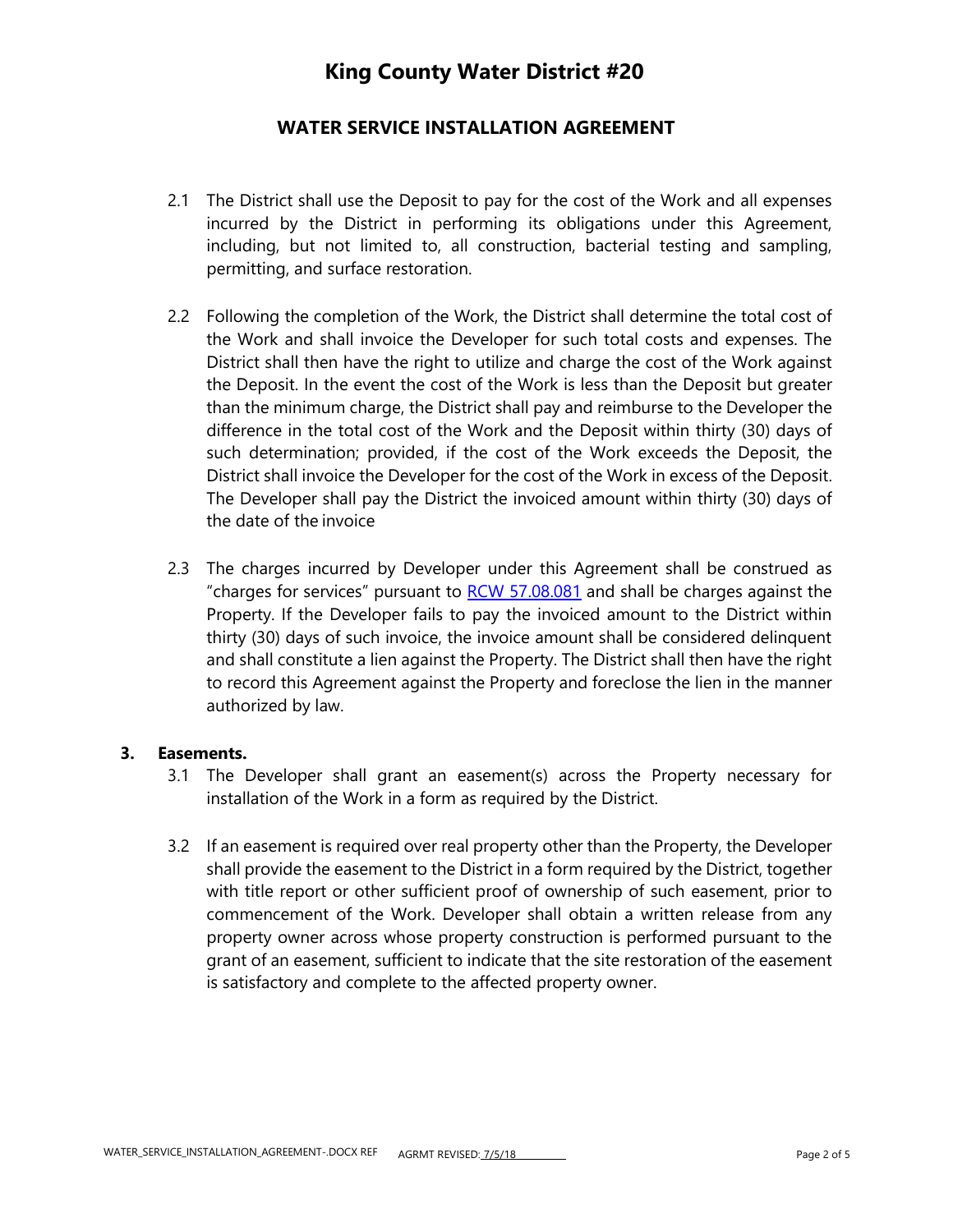### **WATER SERVICE INSTALLATION AGREEMENT**

- 4. **Permits.** The District shall be responsible for obtaining all necessary permits for the installation of the Work, provided the Developer shall pay to and reimburse the District the cost of any permits, including District administrative time to obtain the permits, as part of the total cost of the Work.
- 5. **Indemnity/Hold Harmless.** The Developer shall indemnify, defend and hold the District its elected and appointed officers and officials, employees and agents harmless from all costs, expenses, losses and damages, including costs of defense, incurred as a result of any acts or omissions of the Developer relating to the performance of this Agreement. The District shall not be liable for any claims, liabilities, demands or actions resulting from the failure of the water service or appurtenances installed by the District unless such failure arises out of the negligent performance of this Agreement by the District.
- 6. **Benefits.** This Agreement is entered into for the benefit of the parties to this Agreement only and shall confer no benefits, direct or implied, on any third persons.
- 7. **Litigation.** In the event of litigation concerning the terms of or performance under this Agreement, the prevailing party, in addition to costs, shall be entitled to reasonable attorney's fees as determined by the court.
- 8. **Assignment.** This Agreement shall be binding upon the heirs, assigns, and successors in interest to the Developer, provided this Agreement shall not be assigned without the District's prior written approval, such approval not to be unreasonably withheld.
- 9. **Governing Law/Forum.** The laws of the State of Washington shall govern the interpretation and enforcement of this Agreement. Any litigation relating to the performance of this Agreement shall be filed in King County Superior Court, Kent, Washington.

| <b>King County Water District #20</b>                              |                   | <b>DEVELOPER</b>                                                                                                                                                                                                                    |  |
|--------------------------------------------------------------------|-------------------|-------------------------------------------------------------------------------------------------------------------------------------------------------------------------------------------------------------------------------------|--|
| By: Michael Martin<br><u> 1980 - Jan Samuel Barbara, martin di</u> |                   | By $\overline{\phantom{a}}$                                                                                                                                                                                                         |  |
| Its: General Manager                                               |                   | <b>Its:</b> The Company of the Company of the Company of the Company of the Company of the Company of the Company of the Company of the Company of the Company of the Company of the Company of the Company of the Company of the C |  |
| Date:                                                              | 20                | Date:                                                                                                                                                                                                                               |  |
|                                                                    | Michael D. Martin |                                                                                                                                                                                                                                     |  |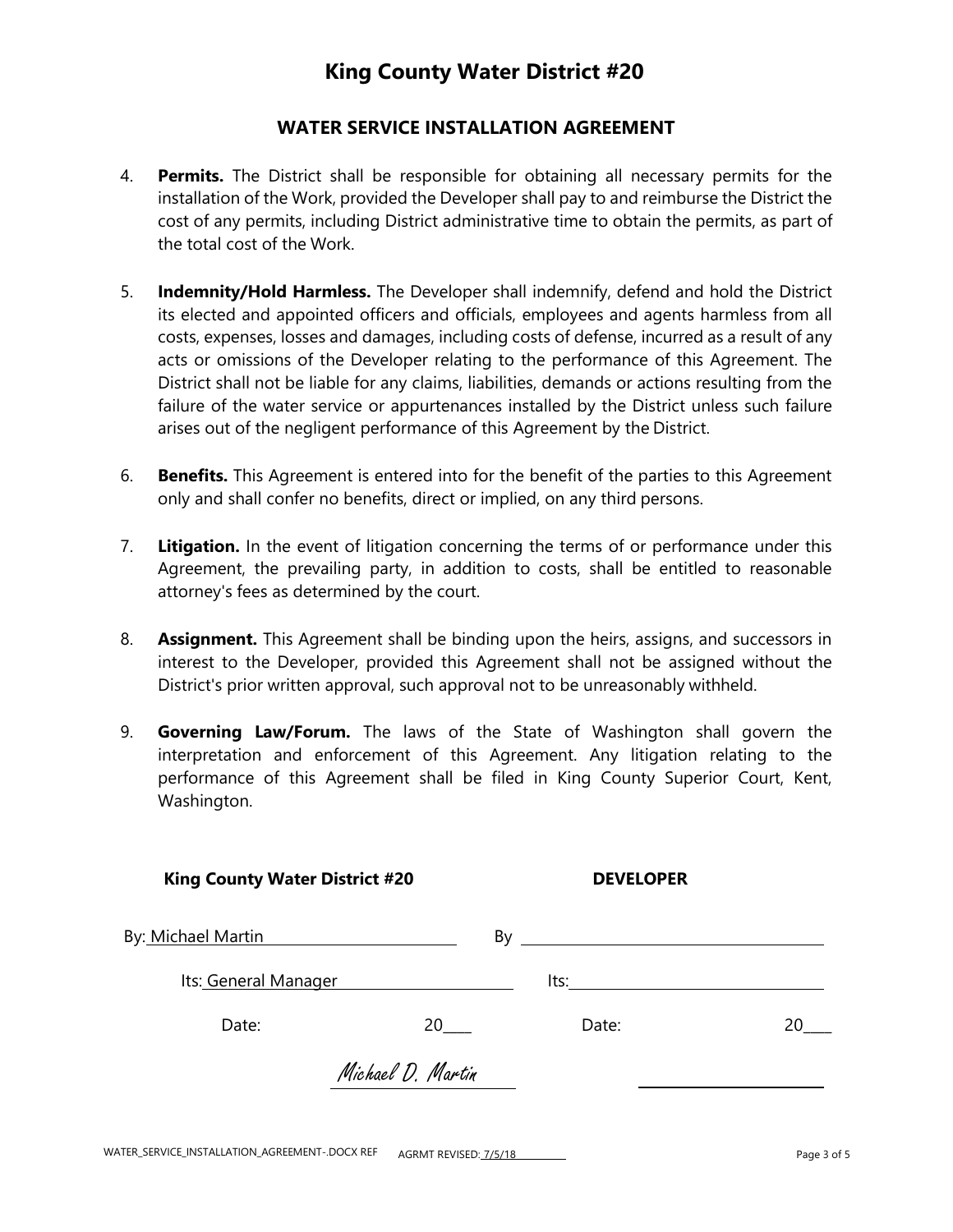### **WATER SERVICE INSTALLATION AGREEMENT**

**EXHIBIT A Description of Work**

**King County Water District #20 field crew shall facilitate the Installation/relocation of the water service/hydrant to the frontage of the Right of Way. The work shall include excavation, installation of service and meter to grade provided by contractor, backfill and general restoration. All materials shall be provided by KCWD #20.**

**Contractor shall be responsible for connecting/reconnecting to the existing plumbing on the customers side of the meter. KCWD #20 shall provide a tailpiece to help facilitate this reconnection but shall in no way make the connection.**

**Contractor/Owner is responsible for installation of approved Backflow Assembly per District Standards.**

**Water Service shall not be activated until Backflow has been tested by a certified Backflow Assembly Tester (BAT)**

### **EXHIBIT B Description of Real Property**

|                                |     | <b>PARCEL</b>  |  |
|--------------------------------|-----|----------------|--|
| <b>Parcel Number:</b>          |     |                |  |
| Name:                          |     |                |  |
| <b>Site Address:</b>           |     |                |  |
| Legal:                         |     |                |  |
| <b>Fire Sprinkler Req?</b>     | Yes | N <sub>0</sub> |  |
| <b>Building Permit Number:</b> |     |                |  |